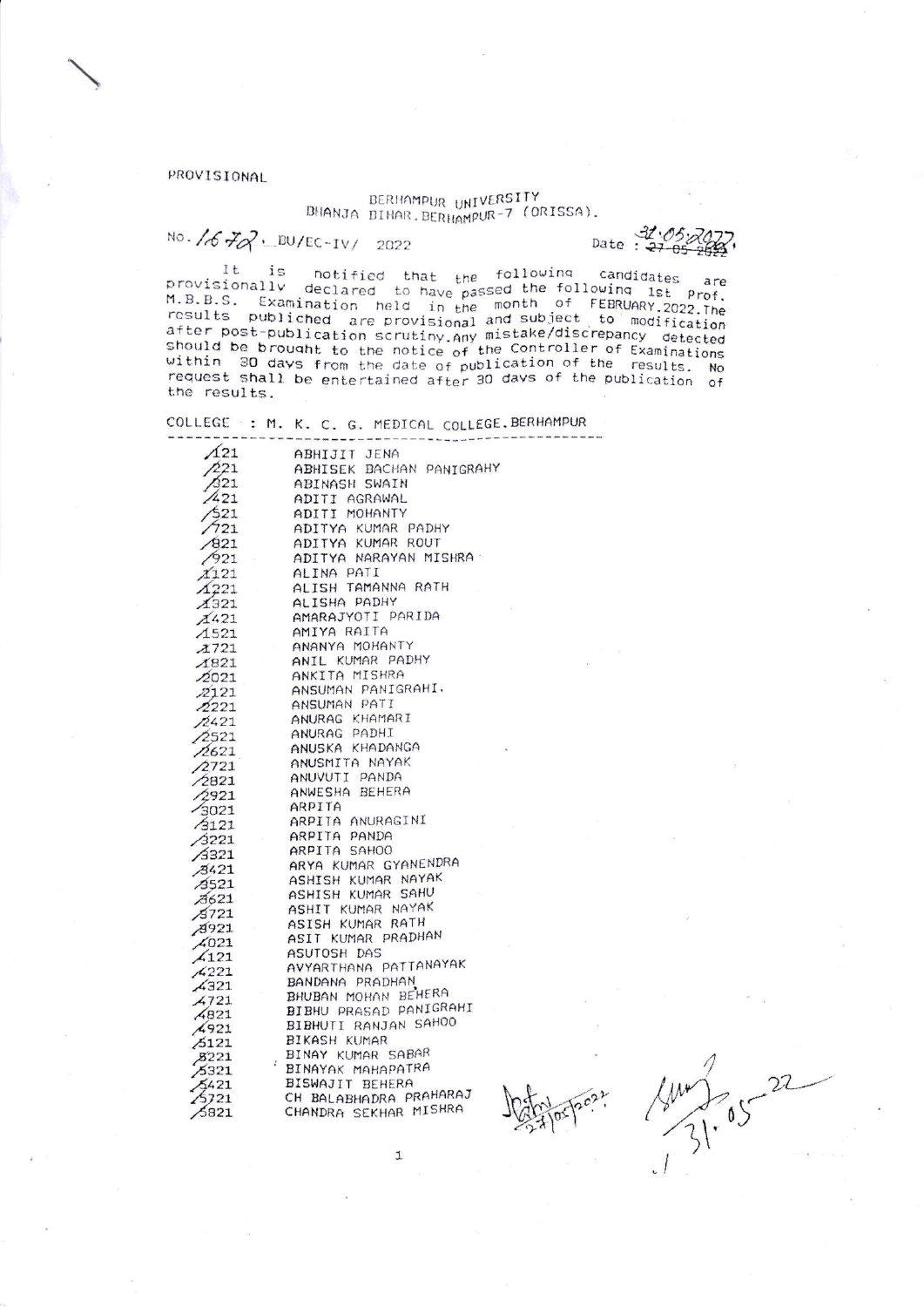**IZSYY**<br>IZ771 RACHITA PANDA MIRMA I IALINAZUA TUOR INISRAGAYING **IZ6EX** TA9dMAG AH2AYTAR9 ITIR9 ACTING MITARE HOUSTARE TZLEY PRATYASHEE PRADHAM **TZSET** TZEEY YHTA9TA2 ATIQNA2ARQ X3221 PRAGNYASHREE PRADHAN rzter **ARTAGHUM AYRUHJARQ** TZOEL MARINE AND ARRESTS THREE AND THE STATE OF THE STATE OF THE STATE OF THE STATE OF THE STATE OF THE STATE OF THE STATE OF THE STATE OF THE STATE OF THE STATE OF THE STATE OF THE STATE OF THE STATE OF THE STATE OF THE STATE O YZ821 tzier AGIAAN AQNANANHEUSA MO AZ621 tzszy **AINGHOM JITIN** エスップン **UDHAR KUMAR SAHOU** X2321 **YRUHAR RANJAN DEHURY** vzzzy NING PROPING rzoźr **IZBIX ISAIN** MONALISHA NAYAK TZETY **ATTOH ARGUAHD TIHOM** rzzu MOHAMMED ASIF **IZOIX** NATHER CHOUDHURY **IZ60J** TZLOV **ARHUSUM MAHOUSUHAM UNHISTM SULOT X0621** LIPSARANI DHARUA **TZ7OX** rzeoz **LIPIKA NAYAK AO221** KUMAR ANURAG TZTOI KINSS OF ROOM TZOOT **1286** KOYYA KALYANI **TZL6** KARUNAMAYEE PANGI **IZ96** KAREENA KHILAR **7256** THE MUNICIPAL MUNICIPAL MUNICIPAL MUNICIPAL COMPANY  $7276$ **TZE6** TUOR HEANARAITOYL 8551 JITENDRA SAHOO **A027 ARSHITH KUMARI BEHERA IZ88** IAJOA HIANNASAL TZL8 ASHEIM ATIZEI 1298 tzsa/ YTRURA NATHAR UHRMAMIH  $LZ78$ GOPAL NANDAN MUDGIL vassr SABAR GARAR HEIRID TET8 ELINA DAS 1281 **SAI ATMAMZUI**  $17.11'$ DINERH BEINDDERHI **IZ91** 1252  $7272$ DIBYA PRAKASH OJIA<br>DIBYA KABIR<br>DIBYA KABIR TZEL TZZL 7121 DEEPANKAR PRUSTI TZO2 DEEPAK MAHARANA **IZ69 C857 AINVIION HSISUERE TZ19** DEBUZIZH HIZHBU 1599/ DEBUZIZ HUIK **12594** DEBUZHIZH HULLICK 1279 CHINNAYA PRIYANDARENT SAHOO 1209 CHUNDRUCHOD INDO **7269** 

 $\overline{c}$ 

TZTYL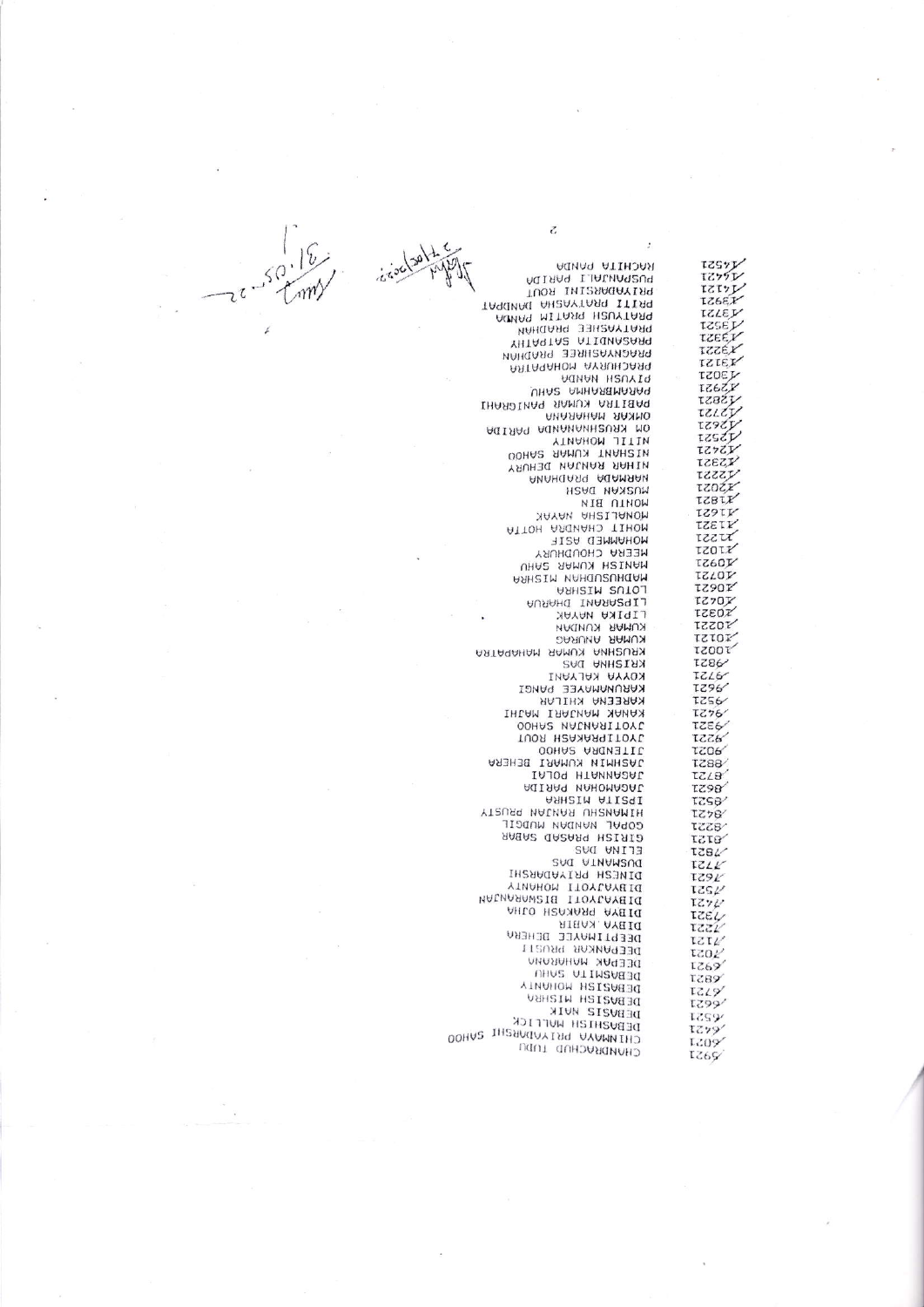SURYAKANTA NAYAK **SSBST** SURAJ KUMAR SINGH rzzzz SUDEEPT RANJAN JENA **SS257** 22421 SUDEEP MOHANTY **NECZZ SUCHITRA PRADHAN** SUCHISMITA BEHERA 22221 IHLAM ATAREUS 5,5151 **Z2021** SUBRAT BHARINAL **IZ6TZ** OOHA2 ATIM2AHBU2 ZZ137 CORNAS HREE SAHOO 72912 SUBHUSHREE WUHUBUH YARATNAMAR MAHEU2 TZSTZ SUBHAM KUMAR DEY ててケてご **AZETZ** *UHAS ADAHBUS* ZZZTZ AGUAR AUARANGAHEUS AUSABUS STOST IHAUS ITUR2 **IZ6027 GAG MATIAR VARUOS IZ802/** AQNA9 NALNARAYMUO2 **ASSIST** SOUMYA SUBHREE SAHOO **ZO621** NIAW2 THAHOUIS AYMUOS **ZOSOZ** AYAYHQAYU NALMAR AYMUO2 **ZO421** ASTAGAHAM MALMAR AYMUOS **ISEOZ** ANJL NALNAR AYMUOS ZOT5T AATA9 JANOS **TZ661** IHARDINAS NAUNAS ITURM2 **IZ86J/ XIRAB MAYARRY ITURMS** IZL6T ИАНДАЯЧ ІИІНГЯАДАҮІЯЧ АТІМЕ TZS6T SIPALI PRADHAN  $7276V$ ARHSIM VARUOS HTRAHQIS **TZO6T** SIBANI NAHAK **V8821** OOHA2 2IHZAHEUH2 **IZLBY SHUBHALAKSHMI MOHAPHATRA IZ98Y** SHRESTHA PADHI TZEBY **SHIFBU EKKU** X8ZZI SHELULI DU2 **TZTBJ** JAMA2 ANIJ32 **IZOBY NIAWS NAVOHS VARUAS** TZ6LT ALIAA9 MAYTA2 **TZ81V** OOHA2 TILAYTA2 IDMARA2 ATAREAYTA2 TZLLT **TZ9LT VAHQAR9 ATAREAYIA2** TZSLI AATA9 ATAREAYTA2 OOHA2 AHTAAHQUI2 AYTA2 エスケノエノ IJJAL AYMUOS TAW2A2 TZZLIV TZTLT ARTAGAHOM TAW2A2 OOHUS ULIWSUS **TZOLY** SAROJ KUMAR NAYAK IHARDINAR RAMUX ATNAZ **V6821** SANGRAM KESHARI SAHU SANGEETA DAS AGNA9 QUAAN2 TIBMAS AATA9 NARA2 TNASHEMA2 AUNA9 ITURH2 IA2 SACHIDAMAND NANDA S SUMAN KUMAR PATRO RUPALI NAYAK RUDRAMANI LOKANATH PANDA ROSIA LAKRA YHTA4ATA2 INIJANOR KOHIL FEMKU RISHAVESWAR DAS RATNAKAR DAS RAMESH KUMAR SETHI RAJESH KUMAR ROUT

**VS691** 

**IZS9T** 

**IZ791** 

A6221

**ASI21** 

**IZO9X** 

**TZ6SY** 

**72857** 

TZLST

**T29ST** 

**IZ7SY** 

**IZEST** 

Y2SST

IZOSI<sup>V</sup>

**IZ65F** 

**IZ87F** 

**IZ971** 

 $50.18$ 

 $\epsilon$